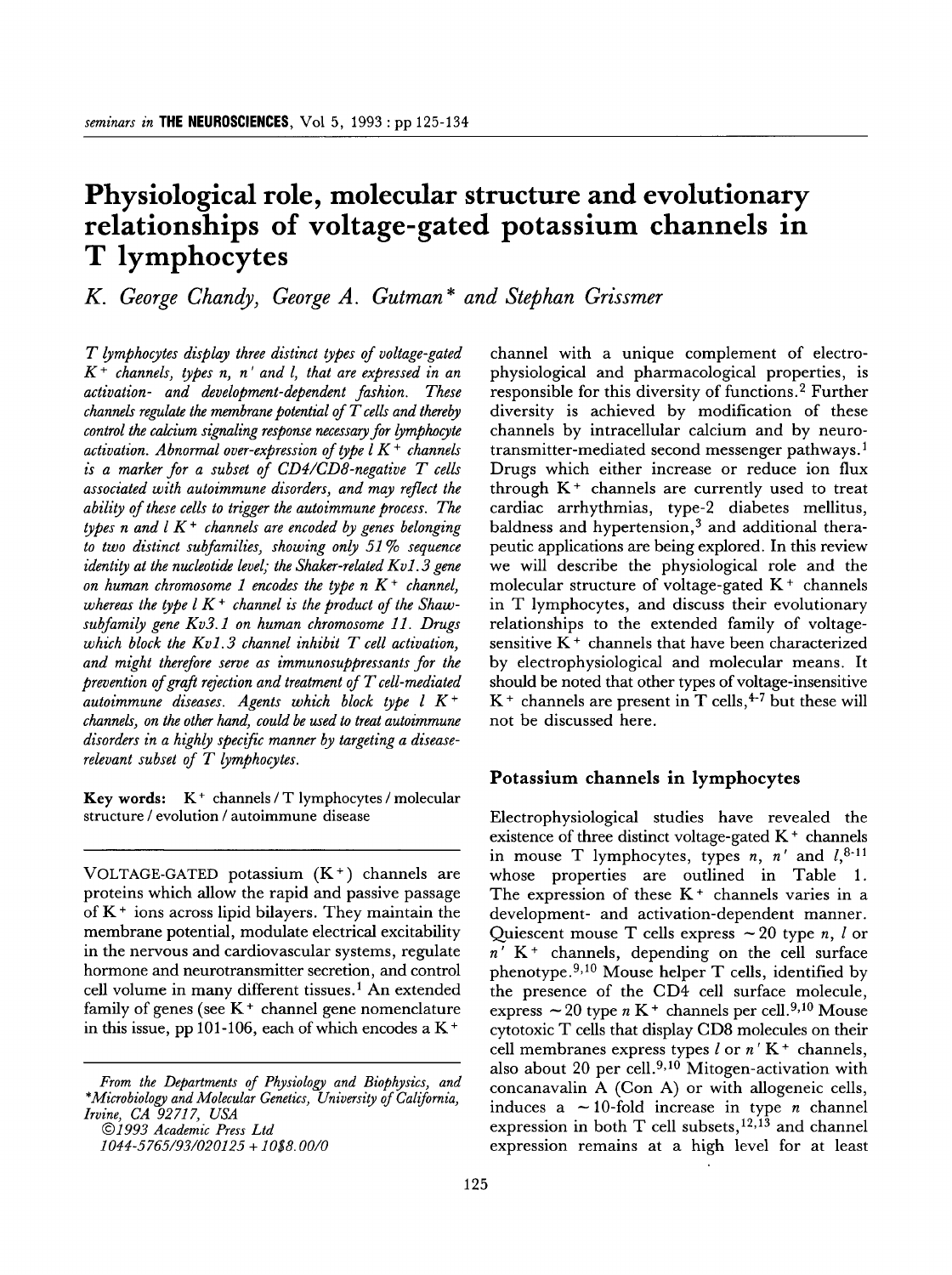| Type $n'$          |
|--------------------|
|                    |
| $-10\,\mathrm{mV}$ |
| $\sim$ 9           |
|                    |
| 30 ms              |
|                    |
| $>300$ ms          |
|                    |
| 18pS               |
|                    |
| 100                |
| $\sim$ 3           |
| $n.d.*$            |
|                    |

Table 1. Voltage-gated  $K^+$  channels in T lymphocytes

\*n.d., not done.

7 days. 13 Interleukin 2 (IL2) also stimulates a  $\sim$  fourfold increase in the number of channels in the mouse helper T cell line L2.14 Interestingly, interleukin 3 and *H-ras* expression both appear to stimulate type  $l K^+$  channel expression.<sup>15,16</sup>

The pattern of expression of  $K<sup>+</sup>$  channels in T cells varies in a species-dependent manner. Type  $n$  $K<sup>+</sup>$  channels are present in peripheral blood human T cells,  $8,17-19$  while types l and  $n' K<sup>+</sup>$  channels have not been identified electrophysiologically in these cells. Type  $l K^{+}$  channels are, however, expressed by the human Burkitt's lymphoma line, Louckes,  $20,21$ and a biophysically similar channel,  $G_{f2}$ , is present in myelinated nerves.<sup>22</sup> Another species-related difference is that quiescent human helper and cytotoxic cells possess  $\sim$  200 type *n* channels, 8,17-19,23 in contrast to the 10-20 in resting mouse T cells, and respond with only a  $\sim$  twofold increase in type n  $K<sup>+</sup>$  channels expression following activation with Con A, phorbol esters, anti-CD3, or allogeneic cells. 2426 Surprisingly, phytohemagglutinin-activated human thymocytes and peripheral blood T cells have been reported to express substantially fewer channels than resting cells. 23,25 This phenomenon may, however, be due to a toxic effect of PHA, as activating human T cells with a lower concentration of PHA  $(1 \mu g \text{ ml}^{-1})$  results in a two- to fourfold *increase* in channel density (S. Grissmer, D. Hanson, personal communication).

## **Physiological role of lymphocyte voltagegated** K + **channels**

A pharmacological approach has been used to define the role of the type  $n K<sup>+</sup>$  channel in human and mouse T cells. Seven agents (tetraethylammonium, 4-aminopyridine, quinine, diltiazem, verapamil, ceteidil, nifedipine) that block type  $n K<sup>+</sup>$  channels were used to inhibit selected events during T cell activation.  $8,11,14,25,27$  These compounds, although differing in chemical structure, all block type  $n$ channels and, in a parallel potency sequence, inhibit mitogen-induced  ${}^{3}H$ -thymidine and  ${}^{3}H$ -leucine incorporation, production and secretion of IL2, induction of *c-myc* and *c-fos* mRNA, and transport of metabolites, but not the expression of the IL2 receptor. 8,27,28 Inhibition is not due to simple toxicity since washout of the blockers and subsequent challenge with fresh mitogen causes a normal activation response showing all of the above features.  $8,27$  In interpreting such experiments, it is important to keep in mind that these agents may not be specific for type  $n K^+$  channels.<sup>29</sup> However, studies with more selective blockers of type  $n K$ <sup>+</sup> channels, charybdotoxin  $(CTX),^{7,30-32}$  noxius toxin<sup>7,30</sup> and margatoxin,<sup>7,33-35</sup> have supported these findings. CTX, which blocks both the type  $n$  $K^+$  channel and the calcium-activated  $K^+$  channel in T cells,  $5-7$  inhibits T cell activation at nanomolar concentrations.  $31-35$  Margatoxin and noxius toxin, which selectively block the type  $n K<sup>+</sup>$  channels without affecting the calcium-activated  $K^+$  channel,  $6,7$ also inhibit T cell activation at concentrations which block the type  $n K^+$  channel.<sup>33-35</sup> Interestingly, both these toxins suppress only calcium-dependent mitogen-activation, and have little effect on activation by treatments (e.g. anti-CD28 plus PMA) that do not cause an increase in intracellular calcium.

Several lines of evidence suggest that type  $n K^+$ channels influence mitogenesis by regulating the membrane potential, which in turn modulates the influx of calcium through mitogen-responsive calcium channels. The resting membrane potential of T cells is estimated to range from  $-50$  to  $-70$  mV and represents primarily a K<sup>+</sup> diffusion potential.  $36-39$  The role of type n K<sup>+</sup> channels in setting the resting potential of human T cells is supported by experiments showing that blockade of these channels results in membrane depolarization.7,39-41 Membrane depolarization, either by elevation of the external  $K^+$  concentration<sup>41</sup> or by specific blockade of type  $n K<sup>+</sup>$  channels (i.e. with margatoxin or noxiustoxin), inhibits the calcium signal,  $7,41$  presumably by reducing the electrical driving force for calcium influx. Hess, Oortgiesen and Cahalan have more recently shown that the thapsigargin-induced rise in internal calcium in T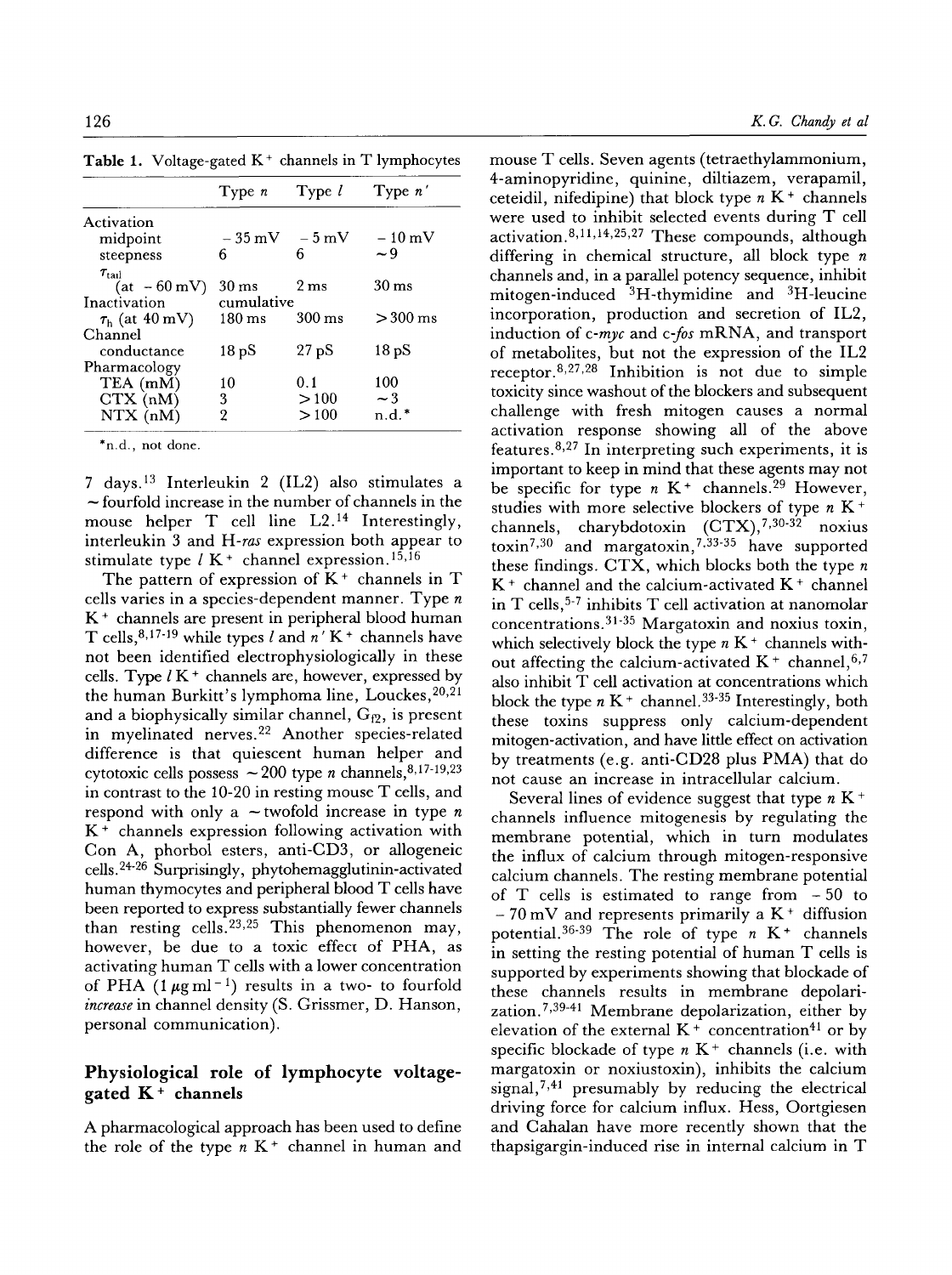

Figure 1. Effect of I00 nM charybdotoxin (CTX) on thapsigargin (Tg) induced rise in  $[Ca^{2+}]$ , in resting human T cells. Cells were loaded with fura-2, plated on a microscope stage and  $[Ca<sup>2+</sup>]$ <sub>i</sub> was monitored in single cells during the application of Tg and  $Tg + CTX$  using an image processor.  $[Ca^{2+}]$ <sub>i</sub> is shown for one individual cell (top) and for the average of all the cells in the field of view (bottom). Data courtesy of S. Hess, M. Oortgiesen and M.D. Cahalan.

cells can be blocked by CTX, as seen in Figure 1. Membrane depolarization also suppresses T cell activation as assessed by IL2 mRNA production, IL2 secretion and  ${}^{3}H$ -thymidine incorporation.<sup>32,35</sup> This inhibition does not appear to be due to a non-specific toxic effect on generalized metabolism, as had been previously suggested. 29 *In situ* NMR studies of human T lymphocytes show that membrane depolarization up to  $-38 \text{ mV}$  does not suppress glycolysis or lactate production, nor does it affect the levels of phosphorus metabolites. 49 Thus, the initial mitogen-induced entry of calcium may be enhanced by the hyperpolarization associated with type  $n K^+$ channel opening. Further increases in internal calcium will open calcium-activated  $K<sup>+</sup>$  channels contributing to membrane hyperpolarization. Higher cytosolic calcium concentrations enhance the inactivation of type  $n K<sup>+</sup>$  channels and inhibit further calcium entry. These data collectively suggest that type  $n K<sup>+</sup>$  channels are required for activation

**Resting** Human T **Cells** 

of T cells via calcium-dependent pathways. Type  $n K<sup>+</sup>$  channel blockers may therefore be immunosuppressive, and, if found to selectively affect lymphocyte function, could be used therapeutically for the prevention of graft rejection or T cellmediated autoimmune diseases.

Voltage-gated  $K<sup>+</sup>$  channels have also been implicated in volume regulation in T cells.  $40,43,44$ Following hypoosmotic challenge T cells swell due to the influx of water, but reassume their original volume by losing Cl<sup>-</sup>, K<sup>+</sup>, and water. A working hypothesis for this regulatory volume decrease was originally suggested by Cahalan and Lewis. 43 They characterized 'stretch-activated' mini-Cl- channels in T cells that were activated by a transmembrane osmotic gradient in the presence of intracellular ATP. Activation of these Cl- channels would depolarize the membrane which in turn would open voltage-gated  $K<sup>+</sup>$  channels; under these conditions both  $Cl^-$  and  $K^+$  would leave the cell and water efflux would follow. As predicted by this hypothesis, type  $n K<sup>+</sup>$  channel blockers inhibit volume regulation in T cells.  $40,43,44$ 

## Over-expression of type  $l K<sup>+</sup>$  channels in **T cells associated with autoimmune diseases**

Lymphocytes which recognize and destroy tissues within the body are termed auto-reactive or selfreactive cells, and are normally eliminated during fetal development. Cells which escape this fate may reside in peripheral lymphoid tissues (spleen and lymph nodes) in a quiescent state until triggered by exogenous agents such as viruses or toxins. These activated self-reactive lymphocytes then damage tissues within the body causing a group of disorders collectively called autoimmune diseases. Examples of such autoimmune disorders include systemic lupus erythmatosus (SLE), rheumatoid arthritis, type-1 diabetes mellitus, multiple sclerosis, myasthenia gravis and Graves' disease. Studies of mouse and rat models have provided important insights into the mechanisms underlying autoimmunity, and have focused attention on a minor subset of T cells which lack both CD4 and CD8 cell surface markers ('double negative' T cells). These double negative T cells have been reported to induce autoantibody production in mice and humans with SEE, 45,46 possibly by secreting lymphokines such as IL6, tumor necrosis factor and interferon- $\gamma$ .<sup>47-49</sup> Double negative T ceils which are activated by heat-shock proteins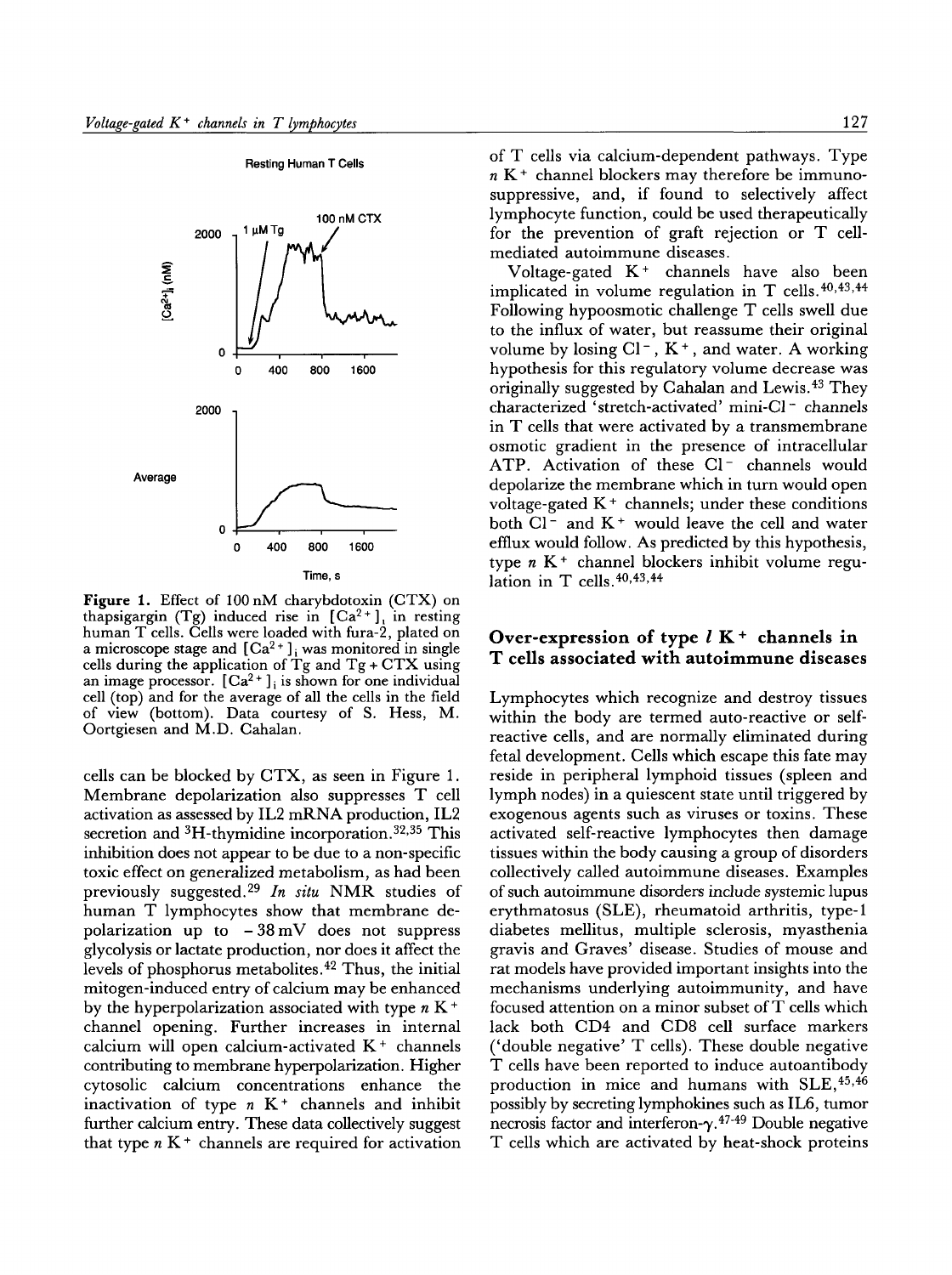have also been implicated in rheumatoid arthritis.<sup>50</sup> We have reported that double negative T cells from the lymph nodes and spleens of mice with SLE, type 1 diabetes mellitus, multiple sclerosis or type II collagen arthritis, all exhibit abnormally large numbers of type  $l$  K<sup>+</sup> channels ( $\sim$ 200/cell), a pattern not seen in normal mice. 51-54 The increased expression of type  $l K<sup>+</sup>$  channels in double negative T cells present at sites of inflammation may reflect their activated status and their ability to secrete specific lymphokines. Thus, blockers of type  $l K^+$ channels, if found to selectively suppress 'diseased' double negative T cell function, could be clinically useful for treatment of autoimmune diseases.

## Molecular structure of T **lymphocyte**  K + **channels**

What are the mechanisms which underlie expression of these channels in normal and diseased T cells? Can drugs which selectively modulate these channels be designed for use as immunosuppressives? It was to address these issues that we began studying the genes encoding the  $T$  cell  $K^+$  channels.

 $K<sup>+</sup>$  channels are thought to consist of homotetramers, each subunit of which contains six membrane-spanning helices (termed S1 through \$6), and intracellular amino- and carboxy-terminal domains of varying lengths. 55 A portion of the extracellular loop connecting \$5 and \$6 is thought to re-enter the cell membrane and participate in the formation of the channel pore<sup>55</sup> (for a discussion of  $K<sup>+</sup>$  channel structure see paper by O. Pongs, this issue, pp93-100). Each of the four *Drosophila* K + channel genes, *Shaker, Shab, Shal,* and *Shaw,* has one or more known vertebrate homologues<sup>2</sup> (also see  $K<sup>+</sup>$  channel gene nomenclature table in this issue, pp 101-106) which belong to a large supergene family of ion channels. 56 These genes form three evolutionarily related monophyletic groups, one consisting of the voltage-sensitive Na<sup>+</sup> and Ca<sup>2+</sup> channels, another comprising the cyclic nucleotidemodulated channels, and a third including the voltage-sensitive K + channels. 56 The *Shaker* and *Shal*  subfamily of  $K^+$  channel genes appear to have arisen from one common precursor, while the *Shaw*  and *Shab* subfamily genes arose from a separate but related precursor (Figure 2). These genes do not cluster together in the human genome.<sup>21,57-64</sup> Interestingly, the type  $n$  and  $l$  channels in  $T$  cells are encoded by two genes which share only about 50 %



Figure 2. Phylogenetic tree based on parsimony analysis (using the program PAUP $98$ ) of aligned amino acid sequences of four *Drosophila* K + channel proteins *(Shaker, Shal, Shab* and *Shaw),* and two mouse proteins  $(Kv1.3 [MK3]$  and  $Kv3.1 [NGK2])$  which correspond to the type *n* and *l* lymphocyte  $K^+$  channels (see text, and ref 56).

sequence identity, the *Shaker-related* Kvl.3 gene (n channel) and the *Shaw-related* Kv3.1 gene (l channel).

# The Ky1.3 gene encodes the type  $n K^+$ **channel in T cells**

The functional properties of the mouse Kv1.3<sup>65</sup> gene product, expressed in *Xenopus* oocytes, were compared in detail with channel 'fingerprints' of the native type  $n K<sup>+</sup>$  channel in lymphocytes.<sup>57</sup> As an additional biophysical test, we expressed mouse Kvl.3 in rat basophilic leukemic cells using the vaccinia viral vector, <sup>66</sup> and examined the electrophysiological properties of the cloned channel. The mouse Kvl.3 channel, when expressed in *Xenopus*  oocytes or in mammalian cells, has gating properties and pharmacological sensitivities (Figures 3 and 4) that are so remarkably similar to those of type  $n K<sup>+</sup>$ channels that it is likely the native channel is a homomultimer of the Kvl.3 protein. Kvl.3 transcripts have been identified in mouse T cells,  $57,67$  and vary in size from 9.5 kb to  $3.5 \text{ kb}.$  61,64,67-69 Since Kv1.3 has an intronless coding region<sup>64,65,68</sup> the multiple transcripts are probably the result of alternative splicing within the 5' or 3' non-coding regions. Using similar approaches, the rat and human Kvl.3 genes have also been reported to encode the type  $n K^+$ channels in T cells in these species.  $61,64,68$  Recently, Honore and colleagues<sup>70</sup> have reported that injection of large amounts of hKvl.3 eRNA  $(>35 \text{ ng/oocyte},$  equivalent to a total current of  $\sim$  8  $\mu$ A) generates typical type n K + currents along with a second, non-inactivating, CTX-insensitive  $K<sup>+</sup>$  current. We have never observed this phenomenon, even when our oocytes express mKvl.3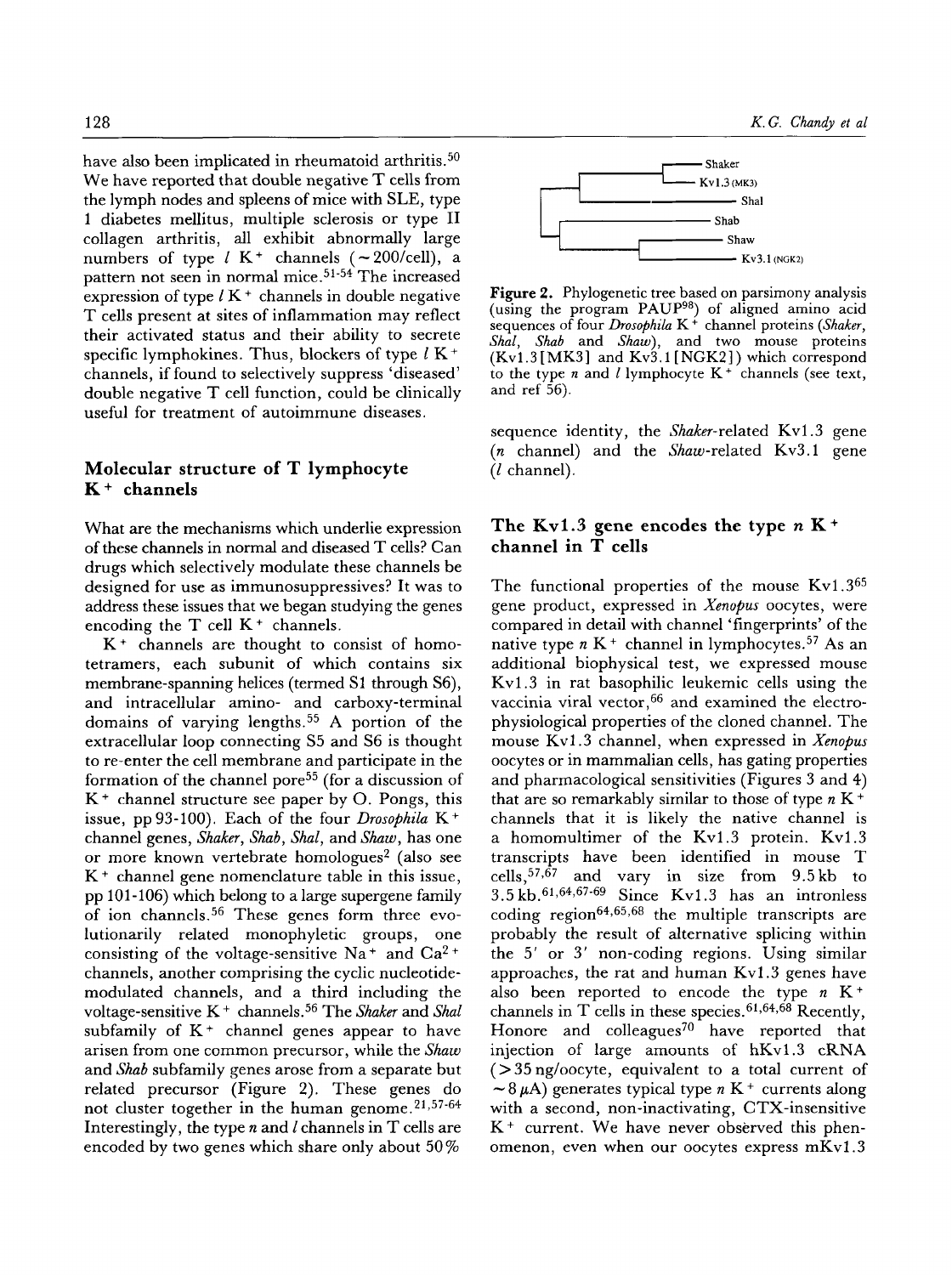

Figure 3. Pharmacology of  $K^+$  currents in an outsideout patch from an oocyte injected with Kv1.3 cRNA. (A)  $K^+$  currents were activated with 400 ms depolarizing pulses from  $-80$  mV to  $+40$  mV every 30 s before and during application of 10, 40, and 160 mM tetraethylammonium (TEA). (B) K + currents were activated with 200 ms depolarizing pulses from  $-80$  mV to  $+40 \,\mathrm{mV}$  every 30 s before, during, and after application of 10nM noxiustoxin (NTX). (C) Dose-response relationship for verapamil, quinine, 4-amino-pyridine  $(4-AP)$ , and TEA to reduce  $K<sup>+</sup>$  currents in outsideoutpatches from oocytes injected with Kv1.3 cRNA. The fits of the dose-response curves for the reduction of current yielded apparent dissociation constants of  $4 \mu M$ ,  $40 \mu M$ ,  $0.4$  mM and  $11$  mM, respectively. Internal pipette solution was  $KF^{18,21,57}$ 

currents  $> 50 \mu A$ , and the reasons underlying these differences in results remain unclear.

We had previously mapped the Kv1.3 gene to human chromosome 13.<sup>57</sup> More recently, Attali and colleagues<sup>61</sup> reported that  $Kv1.3$  was located on human chromosome Ip13.3, and Tempel's group have mapped this gene to mouse chromosome 3 in a region homologous to human lp21 (B. Tempel,



Figure 4. Voltage-gated  $K<sup>+</sup>$  currents in rat basophilic leukemia (RBL) cells infected with vaccinia virus and Kv1.3.  $K^+$  currents were activated with 200 ms depolarizing pulses from  $-80 \text{ mV}$  to  $+40 \text{ mV}$  every second. This pulse interval is too short to allow complete recovery from inactivation and the current amplitude decreases with each depolarizing pulse. Uninfected RBL cells do not express voltage-gated K + channels of similar magnitude  $( $200 \text{ pA}$ ). Internal pipette solution was$  $KF.18$ 

personal communication). We are currently reexamining our chromosomal localization data to clarify this issue.

The Kv1.3 protein has a predicted molecular mass of  $\sim$  59 kDa, based on its deduced amino acid sequence.  $57,61,64,65,68$  A consensus sequence for Nglycosylation<sup>71</sup> in the external loop linking the  $S1-S2$ segments (position  $232$ )<sup>65</sup> is conserved in all the Shaker- and Shaw-subfamily channel proteins. 56 Other potential N-glycosylation sites in Kvl.365 are located on the cytoplasmic surface of the protein and are therefore unlikely to be used. Potential sites for phosphorylation 72 by tyrosine kinase (position 114), cyclic-AMP-dependent protein kinase (positions 70, 472,474, 526) and protein kinase C (position 343, 347) are also present in  $Kv1.3$ .<sup>65</sup> We have generated a polyclonal antibody against a synthetic peptide (position 369-388, corresponding to the external loop linking the \$5 segment and the pore of mKv1.3<sup>69</sup>), which recognizes a  $\sim$  60-70 kDa membrane protein in mouse and human T cells. A second polyclonal antibody produced against the extracellular S1-S2 loop of the rat Kv1.3 protein has been used in immunoprecipitation experiments to demonstrate that Kv1.3 is phosphorylated *in vivo* at serine residues (Y.C. Cai, J. Douglass, personal communication). In *in vitro* experiments, PKA and PKC have been shown to phosphorylate Kvl.3 (Y.C. Cai, J. Douglass, personal communication), possibly at serine 347, 472 or 474. Both Kvl.3-specific antibodies will be valuable tools for the biochemical characterization of the Kvl.3 protein, and for the identification of post-translational modifications.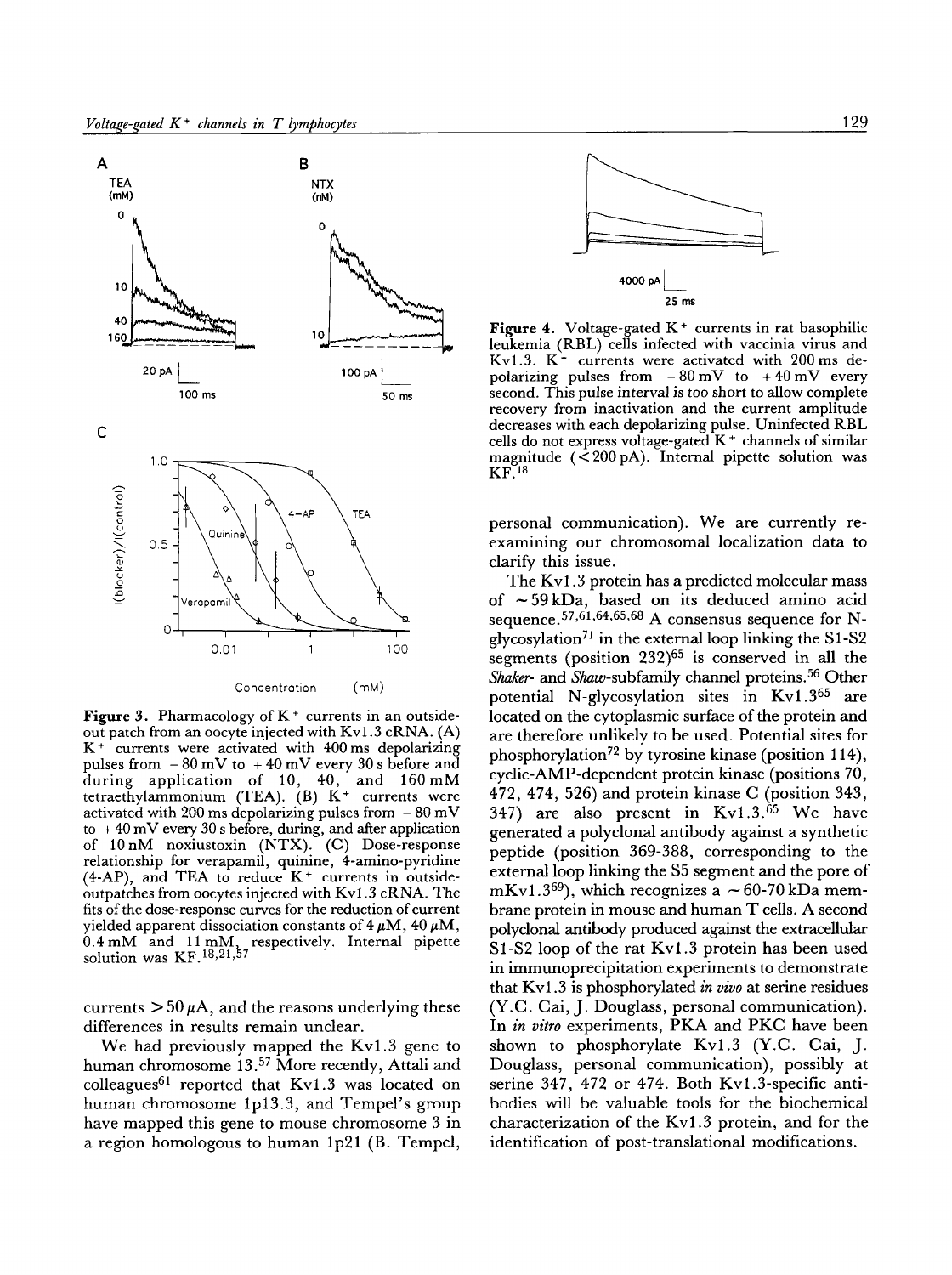

Figure 5. Effect of 9.2 nM charybdotoxin (CTX) on T cell  $K^+$  channels in the absence (left) and presence of  $40 \text{ mM}$  TEA (right). K<sup>+</sup> currents were activated with 200 ms depolarizing pulses from  $-80$  mV to  $+40$  mV every 30 s. Internal pipette solution was KF.<sup>18</sup>

External TEA<sup>73</sup> interacts with a histidine at the mouth of the Kv1.3 channel (GYGDMHPVTIG), 65 thereby preventing slow C-type inactivation<sup>74</sup> while blocking opened Kvl.3 channels. 75 Extracellular acidification protonates this histidine, consequently slowing C-type inactivation<sup>74</sup> and reducing the sensitivity of the channel to block by  $TEA.73$ Substitution of a glycine (SSGFNSIPD), in the loop linking S5 with the putative pore (P-region), with a phenylalanine appears to interfere with the high affinity interaction between CTX and Kv1.3, probably by sterically hindering CTX binding (R. Swanson, personal communication). Conversely, replacing phenylalanine at the homologous position in the CTX-insensitive *ShakerB* channel with a glycine facilitates a high affinity interaction between CTX and the channel.76 Quinine and TEA applied externally interfere with CTX block of Kvl.3 channel, as seen in Figure 5, and quinine has been previously shown to inhibit CTX binding to Kvl.3. 26 These three drugs therefore appear to occupy identical or overlapping sites in the mouth of the channel.

#### *Modulation of the Kvl.3 channel*

Kvl.3 expression could be regulated during transcription and/or translation, or post-translationally. The mitogen-stimulated  $\sim$  twofold increase in Kv1.3 channel expression in human  $T$  cells<sup>24-26</sup> could be due to an increase in either transcription or translation, a decreased rate of degradation of either mRNA or protein, or it might be the result of posttranslational activation of previously nonfunctional cryptic molecules. Radiolabeled CTX binding to human T cells, a measure of the number of Kvl.3 molecules on the cell surface, increases two- to threefold following the activation of human T cells by anti-CD3 and IL2, 26 possibly reflecting the synthesis of new Kvl.3 proteins. However, Kvl.3 mRNA levels fall dramatically 16-48 h after activation of human peripheral blood T cells with Con A. 68 Thus, either increased translation of preexisting Kvl.3 transcripts, or posttranslational activation of intracellular pools of inactive channel proteins, may underlie the mitogen-induced increase in Kv1.3 channels in human T cells. While Con Astimulated mouse T cells show a similar timedependent decrease in  $Kv1.3$  mRNA,  $68$  the IL2triggered  $\sim$  fivefold increase in type  $n K^+$  channel expression in the mouse T cell line L2, by contrast, appears to be associated with an equivalent increase in Kvl.3 mRNA expression. 67

A number of second messengers can lead to changes in the electrophysiological properties of ion channels, thereby contributing to an additional level of K<sup>+</sup> channel diversity. Intracellular calcium at micromolar concentrations, levels reached during a normal activation response, increase type  $n \tilde{K}^+$ channel inactivation. 77,78 Raising either external or internal Ca<sup>2+</sup> accelerates inactivation in a similar fashion, suggesting that the binding site for this ion lies within the pore of the channel.<sup>11,78</sup> K + channel behaviour, it should be noted, may also be sensitive to changes in pH and temperature. Intracellular alkalinization enhances type  $n K<sup>+</sup>$  currents, whereas acidification inhibits these channels;<sup>79</sup> similarly, an increase in temperature from  $22^{\circ}C$  to  $37^{\circ}C$  enhances type *n* channel activity.  $80,81$ 

Modulators of adenyl cyclase (PGE2 and cholera toxin) as well as a cyclic AMP analogue (8-bromocAMP), at concentrations which block phytohemagglutinin-stimulated IL2 production, have been reported to inhibit the activity of type  $n K^+$ channels in the human Jurkat T cell line. 82 However,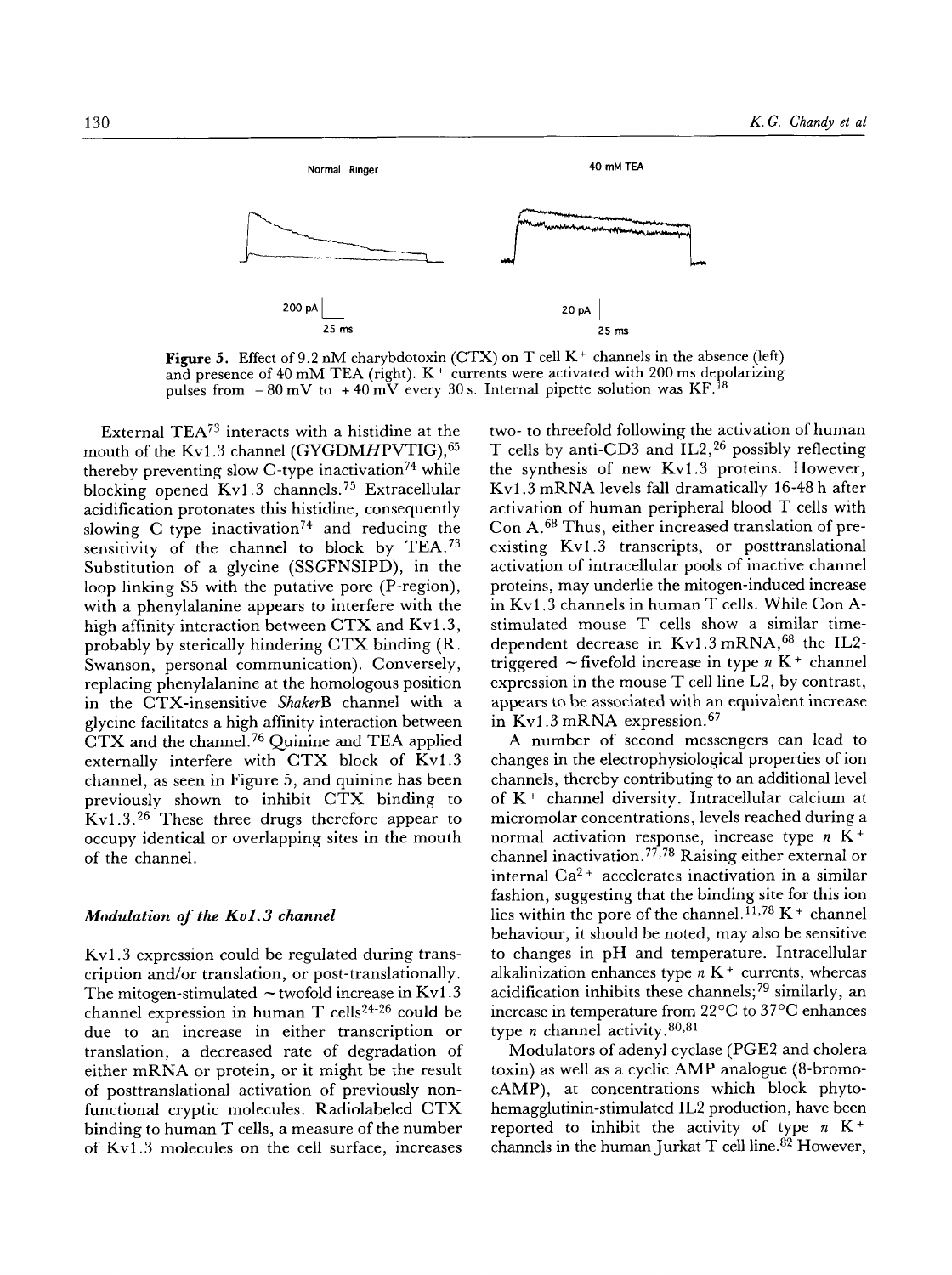these data have not been confirmed by Deutsch's group, who were unable to detect any effects of cyclic-AMP or cAMP-modulating agents on type  $n$  $K<sup>+</sup>$  currents channels in resting human T cells.  $80,83$ Protein kinase C also has been reported to suppress type  $n K<sup>+</sup>$  currents in Jurkat T cells,  $82$  and we have shown that cloned mKvl.3 channels expressed in oocytes are similarly modulated. 84 Neurotransmitters have also been reported to affect type  $n K<sup>+</sup>$  channel currents. For example,  $\beta$ -adrenergic agonists and substance P interact with receptors on T cells and cause inhibition of the type  $n\bar{K}^+$  channel. 85,86 We have recently shown that 10 nM serotonin working via the  $5HT_{1c}$  receptor completely inhibits Kv1.3 currents expressed in *Xenopus* oocytes within  $\sim$  15 min;<sup>84</sup> inhibition is dependent on the presence of calcium, since EGTA (a calcium chelator) can abrogate the effect. Serotonin  $(1 \mu M)$  acting via the  $5HT_2$  receptor, modulates rat and human Kv1.3 in a similar manner.<sup>87,88</sup> Thus, modification of  $K^+$ channel activity in T cells may be a major factor in controlling the lymphocyte activation response.

## **The** Shaw-related Kv3.1 **protein encodes the type l K + channels in T cells**

The *Shaw-related* mouse gene Kv3.1, when expressed in *Xenopus* oocytes, produces a K + channel with biophysical and pharmacological properties<sup>21</sup> identical to those of the type  $l K^+$ channel in mouse  $T$  cells<sup>9-11,51-54</sup> and in the human B cell line, Louckes, 20,21 indicating that the native channel is composed of a homomultimer of the Kv3.1 gene product. Using Kv3.1-specific PCR primers we have detected Kv3.1 mRNAs in mouse T cells and in human Louckes cells, $2<sup>1</sup>$  and occasionally in human peripheral blood mononuclear cells. Such studies are facilitated by the fact that the amino acid sequences of the mouse, rat and human Kv3.1 gene products are very highly conserved.  $21,63,89,90$ 

Unlike the vertebrate *Shaker-subfamily* genes that have intronless coding regions, the mammalian *Shaw*related genes can exhibit alternate splicing within the coding region.  $89-92$  The Kv3.1 gene yields at least two transcripts (Kv3.1a/NGK2; Kv3.1b/Kv4) which encode functionally indistinguishable K<sup>+</sup> channels.  $89,90$  These mRNAs are identical up to amino acid 501 in the C-terminal region and then diverge completely, the last 10 amino acids of Kv3. la being replaced by a distinct sequence of 84 amino acids in Kv3. lb. The Kv3. la transcripts vary in size from  $7-11$  kb,  $89,90$  whereas the Kv3.1b mRNA is about 4.5-5 kb. 89 Mouse thymocytes and splenic T cells express Kv3. la mRNAs, whereas Louckes cells contain a  $\sim$  5 kb transcript suggestive of Kv3.1b.<sup>93</sup> Using specific probes, Kv3. lb mRNAs have been shown to be confined mainly to the rat cerebellum, and are not found in heart, kidney, liver, lung and skeletal muscle. 94

The predicted size of the Kv3.1a protein is  $\sim$  58 kDa, based on its deduced amino acid sequence, <sup>90</sup> while the Kv3.1b protein is  $\sim 67$  kDa.<sup>89</sup> Two putative glycosylation sites are present in the external S1-S2 loop (positions 220 and 229), the second of these sites being conserved in all *Shaw- and*  Shaker-subfamily proteins.<sup>90</sup> Like the Kv1.3 protein, the Kv3.1 channel has a potential PKC phosphorylation site in the internal \$4-\$5 loop (position 337).<sup>90</sup> The exquisite sensitivity of the Kv3.1 channel to external TEA is probably due to the presence of a tyrosine (GDM YPKQ) at the Cterminal end of the putative pore region. 73 Mutagenesis studies have also shown that a leucine (MTTLGYGD) in the pore region is one of two residues that determine the single-channel conductance and  $K^+/Rb^+$  selectivity of  $Kv3.1.^{95,96}$ The amino acid sequence of the central portion of this region (the 'deep pore') of Kv3.1 differs from Kv1.3 only at this position, with a valine replacing the leucine of Kvl.3. It will be interesting to determine whether this residue contributes in any way to the difference in single channel conductance of the two  $T$  cell  $K^+$  channels.

We have localized Kv3.1 to human chromosome  $11^{21}$  and, more recently, Rudy's group has sublocalized the gene to  $11p15$ .<sup>63</sup> We have also mapped the Kv3.1 gene to mouse chromosome 7 in a location homologous to human chromosome 11p15, and in close proximity to the *H-ras* protooncogene (R. Wymore, N.A. Jenkins, K.G. Chandy, unpublished data). The defective gene which is responsible for the long QT syndrome, a cardiac dysrhythmia due to improper repolarization during the action potential, has been localized to a region within 10 Mbp of the *H-ras* gene, 97 suggesting a possible connection with the Kv3.1 gene. Genes in the 11p15.4-15.5 region have also been implicated in acute T cell leukemias and type-1 diabetes mellitus (see ref 63). It may be fruitful, therefore, to consider the possibility that alterations in the Kv3.1 gene, either in its coding region or in its regulatory sequences, may alter its expression in T cells **in**  patients with leukemia or type-1 diabetes.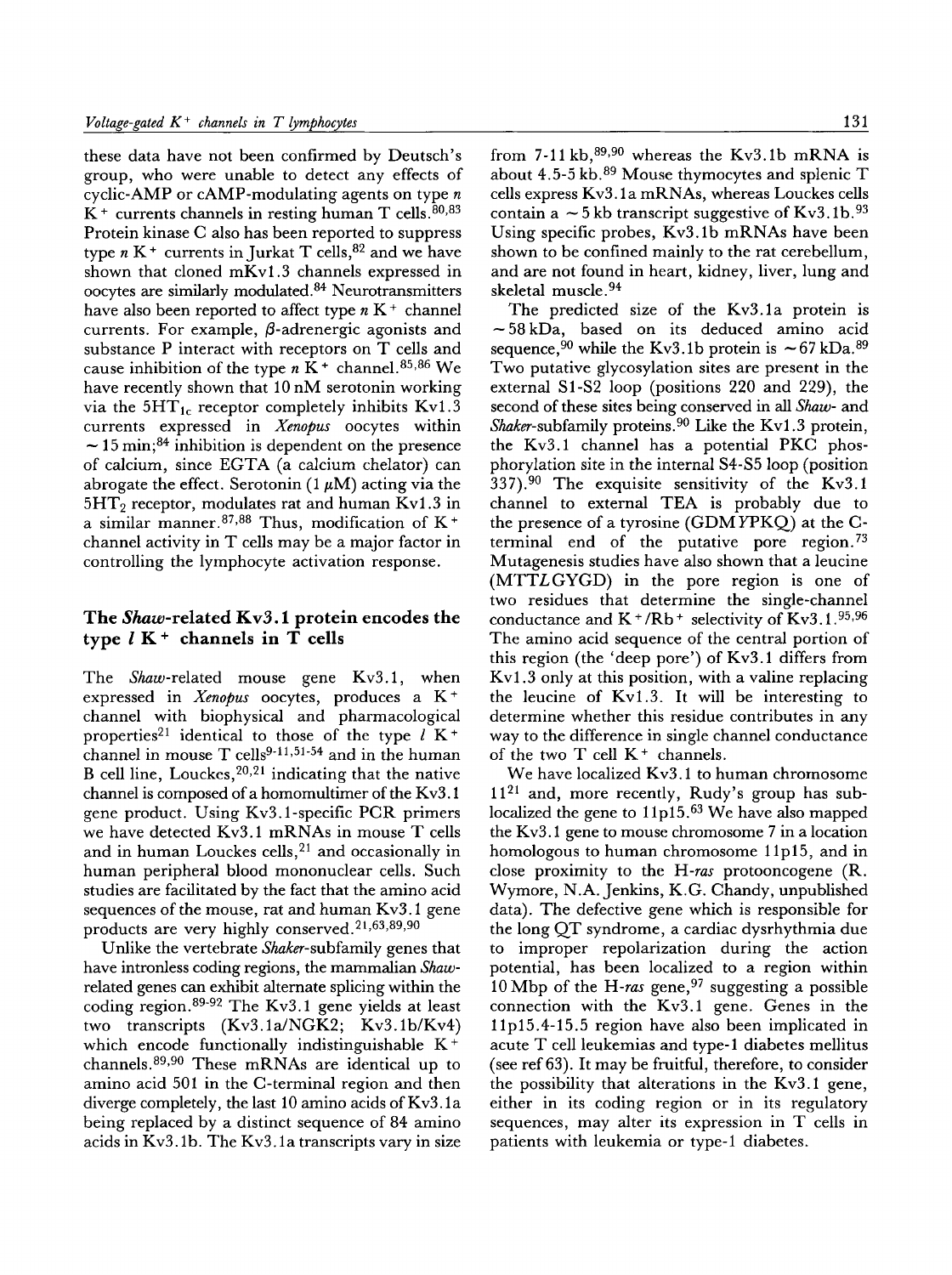## T cell  $K<sup>+</sup>$  channels as potential targets for the development of anti-inflammatory drugs

The isolation of a vast family of  $K^+$  channel genes expressed in many cell types, and the identification of sites within  $K<sup>+</sup>$  channel proteins which interact with channel modulating drugs, has, for the first time provided an opportunity to rationally design drugs which selectively bind to a specific  $K^+$  channel in a particular tissue. Since type  $n K<sup>+</sup>$  channel blockers inhibit T cell activation, they could likely serve to treat a variety of T cell-mediated disorders, and may have fewer side effects than currently used immunosuppressive agents such as cyclosporine and FK-506. In fact, quinidine,  $a K$  + channel blocker, has been reported to ameliorate experimental allergic neuritis.<sup>99</sup> By extension, type  $l K^+$  channel blockers would be expected to suppress the function of double negative T cells that abnormally overexpress the type  $l K<sup>+</sup>$  channel, and might therefore be used to selectively retard the progress of autoimmune disorders.

## **Conclusion**

A combination of molecular biological, electrophysiological and cell biological techniques have been applied to investigate the role of  $K^+$  channels in normal and diseased T cells. These approaches have enabled us to define the role of  $K<sup>+</sup>$  channels as important modulators of lymphocyte function and proliferation, and have facilitated the identification of an abnormality in  $K^+$  channel expression in T cells associated with autoimmune diseases. Future studies will clearly be directed toward the identification of selective therapeutic agents which modulate the functions of these proteins and thereby ameliorate inflammatory and autoimmune disorders.

#### **Acknowledgements**

We thank Angela N. Nguyen for performing some of the experiments described, Dr Steve Hess for Figure 1, Dr Jayashree Aiyar and Robert Spencer for collaborating on the vaccinia virus project and Dr Robert Slaughter for kindly providing us with noxiustoxin. This work was supported by grants from Pfizer Inc., and from the NIH (AI-24783, AI-213166).

## **References**

- 1. Hille B (1992) Ionic Channels of Excitable Membranes, Sinauer Associates, Sunderland, MA
- 2. Chandy KG, Douglass J, Gutman GA, Jan L, Joho R,

Kaczmarek L, McKinnon D, North RA, Numa S, Philipson L, Ribera AB, Rudy B, Salkoff L, Swanson RA, Steiner D, Tanouye M, Temple BL (1991) Simplified gene nomenclature. Nature 352:26

- 3. Robertson DW, Steinberg MI (1990) Potassium channel modulators: scientific applications and therapeutic promise. J Med Chem 33:1529-1541
- 4. Lee SC, Levy DI, Deutsch C (1992) Diverse  $K^+$  channels in primary human T lymphocytes. J Gen Physio199:771-793
- 5. Mahaut-Smith MP, Schlichter LC (1989)  $Ca^{2+}$ -activated K + channels in human B lymphocytes and rat thymocytes. J Physiol 415:69-83
- 6. Grissmer S, Nguyen AN, Cahalan MD (1992) Characterization of  $Ca^{2+}$ -activated K<sup>+</sup> channels in resting and activated human peripheral T lymphocytes. Biophys J 61 :A14
- 7. Leonard R, Garcia ML, Slaughter RS, ReubenJP (1992) Selective blockers of voltage-gated  $K^+$  channels depolarize human T lymphocytes: mechanism of the antiproliferative effect of charybdotoxin. Proc Natl Acad Sci USA 89: 10094-10098
- 8. DeCoursey TE, Chandy KG, Gupta S, Cahalan MD (1984) Voltage-gated  $K^+$  channels in human T lymphocytes: a role in mitogenesis? Nature 307:465-468
- 9. DeCoursey TE, Chandy KG, Gupta S, Cahalan MD (1987) Two types of potassium channels in murine T lymphocytes. J Gen Physiol 89:379-404
- 10. Lewis RS, Cahalan MD (1988) Subset-specific expression of potassium channels in developing murine T lymphocytes. Science 239:771-775
- 11. Cahalan MD, Chandy KG, Grissmer S (1991) Potassium channels in development, activation, and disease in T lymphocytes. Curr Topic Membr 39:358-386
- 12. DeCoursey TE, Chandy KG, Gupta S, Cahalan MD (1987) Mitogen induction of ion channels in murine T lymphocytes. J Gen Physiol 89:405-420
- 13. McKinnon D, Ceredig R (1986) Changes in the expression of potassium channels during mouse T cell development. J Exp Med 164:1846-1861
- 14. Lee SC, Sabath DE, Deutsch C, Prystowsky MB (1986) Increased voltage-gated potassium conductance during interleukin 2-stimulated proliferation of mouse helper T lymphocyte clone. J Cell Biol 102:1200-1208
- 15. Tanaka H, Ohta Y, Sugimoto T, Kurachi Y (1991) Voltage-gated  $K^+$  channels in the mouse interleukin 3-dependent cell line, FDC-P2. J Membr Biol 120:185-190
- 16. Hemmick LM, Perney TM, Flamm RE, Kaczmarek LK, Birnberg NC (1992) Expression of the H-ras oncogene induces potassium conductance and neuron-specific potassium channel mRNAs in the AtT20 cell line. J Neurosci 12:2007-2014
- 17. Matteson DR, Deutsch C  $(1984)$  K<sup>+</sup> channels in T lymphocytes: a patch clamp study. Nature 307:468-471
- 18. Cahalan MD, Chandy KG, DeCoursey TE, Gupta S (1985) A voltage-gated potassium channel in human T lymphocytes. J Physiol 358:197-237
- 19. DeCoursey TE, Chandy KG, Gupta S, Cahalan MD (1985) Voltage-dependent ion channels in T-lymphocytes. J Neuroimmunol 10:71-95
- 20. Shapiro MS, DeCoursey TE (1988) Two types of K + channels in a lymphoma cell line. Biophys J 53:550a
- 21. Grissmer S, Ghanshani S, Dethlefs B, McPherson JD, Wasmuth JJ, Gutman GA, Cahalan MD, Chandy KG (1992) The *Shaw-related* K<sup>+</sup> channel gene on human chromosome 11 encodes the type  $l K^+$  channel in T cells. J Biol Chem 267:20971-20979
- 22. Shapiro MS, DeCoursey TE (1991). Selectivity and gating of the type I potassium channel in mouse lymphocytes. J Gen Physiol 97:1227-1250
- 23. Schlichter L, Sidell N, Hagiwara S (1986) K + channels are expressed early in human T cell development. Proc Natl Acad Sci USA 83:5625-5629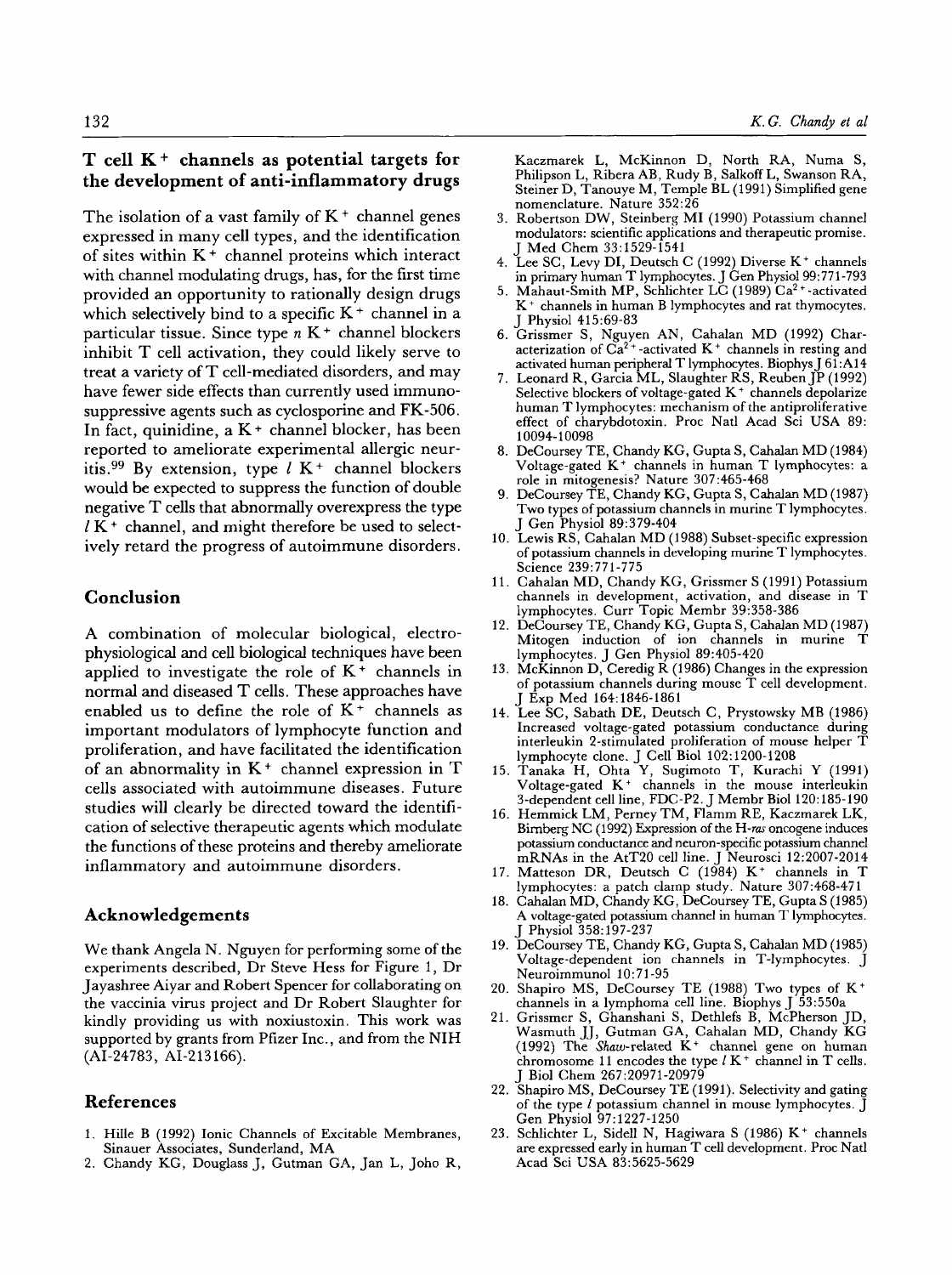- 24. Deutsch C, Krause D, Lee SC (1986) Voltage-gated potassium conductance in human T lymphocytes stimulated with phorbol ester. J Physiol 372:405-423
- 25. Cahalan MD, Chandy KG, DeCoursey TE, Gupta S, Lewis RS, Sutro JB (1987) Ion channels in T lymphocytes. Adv Exp Biol Med 213:85-101
- 26. Deutsch C, Price M, Lee SC, King VF, Garcia ML (1991) Characterization of high affinity binding sites for charybdotoxin in human T lymphocytes. Evidence for association with the voltage-gated  $K^+$  channel. J Biol Chem 266:3668-3674
- 27. Chandy KG, DeCoursey TE, MeLaughlin CB, Cahalan MD, Gupta S (1984) Voltage-gated  $K^+$  channels are required for T lymphocyte activation. J Exp Med 160:369-385
- 28. Hough CJ, Halperin JI, Mazorow DL, Yeandle SI, Millar DB (1990) Beta-endorphin modulates T-cell intracellular calcium flux and *c-myc* expression via a potassium channel. J Neuroimmunol 27:163-171
- 29. Schell SR, Nelson DJ, Fozzard HA, Fitch FW (1987) The inhibitory effect of  $K^+$  channel-blocking agents on T lymphocyte proliferation and lymphokine production are 'nonspecific'. J Immunol 139:3224-3230
- 30. Sands SB, Lewis RS, Cahalan MD (1989) Charybdotoxin blocks voltage-gated  $K^+$  channels in human and murine T lymphocytes. J Gen Physiol 93:1061-1074
- 31. Price M, Lee SC, Deutsch C (1989) Charybdotoxin inhibits proliferation and interleukin 2 production in human peripheral blood lymphocytes. Proc Natl Acad Sci USA 86:10171-10175
- 32. Freedman BD, Price MA, Deutsch CJ (1992) Evidence for voltage modulation of IL2 production in mitogenstimulated human peripheral blood lymphocytes. J Immunol 149:3784-3794
- 33. Slaughter RS, Shevell JL, Felix JP, Lin CS, Sigal NH, Kaczorowski GJ (1991) Inhibition by toxins of charybdotoxin binding to the voltage-gated potassium channel of lymphocytes: correlation with block of activation of human peripheral T-lymphocytes. Biophys J 59:213a
- 34. Leonard R, Garcia ML, Slaughter R, Reuben JP (1992) K channels in human T-cells (HTC); regulation of membrane potential. Biophys J 61:A380
- 35. Lin CS, Boltz DR, Blake T, Nguyen M, Talento A, Fischer P, Springer M, Sigal NH, Slaughter R, Garcia M, Kaczorowski G, Koo GC (1993) Voltage-gated potassium channels regulate calcium-dependent pathways *involved in*  human T lymphocyte activation. J Exp Med, in press
- 36. Deutsch C, Holian JA, Holian SK, Daniele RP, Wilson DF (1979) Transmembrane electrical and pH gradients across human erythrocytes and human peripheral blood lymphocytes. J Cell Physiot 99:79-94
- 37. Kieffer H, Blume AJ, Kaback HR (1980) Membrane potential changes during mitogenic stimulation of mouse spleen lymphocytes. Proc Nad Acad Sci USA 77:2200-2204
- 38. Tsien RY, Pozzan T, Rink TJ (1982) T-cefl mitogens cause early changes in cytoplasmic-free  $Ca^{2+}$  and membrane potential in lymphocytes. Nature 295:68-71
- 39. Wilson HA, Chused TM (1985) Lymphocyte membrane potential and Ca<sup>2+</sup>-sensitive potassium channels described by oxonol dye fluorescence measurements. J Cell Physiol 125:72-81
- 40. Grinstein S, Smith JD (1990) Calcium-independent cell volume regulation in human lymphocytes. J Gen Physiol 95:97-120<br>41. Lewis RS,
- Cahalan MD (1989) Mitogen-induced oscillations of cytosolic  $Ca^{2+}$  and transmembrane  $Ca^{2+}$ current in human leukemic T cells. Cell Regul 1:99-112
- 42. Bental M, Deutsch C (1992) An *in situ* NMR study of human T lymphocytes: spying on the activation process. Soc Magn Res Med (Abstr) 2:3408
- 43. Cahalan MD, Lewis RS (1988) Role of potassium and

chloride channels in volume regulation by T lymphocytes, in Cell Physiology of Blood (Gunn RB, Parker JC, eds), pp 282-301. Rockefeller University Press, New York

- 44. Lee SC, Price M, Prystowsky MB, Deutsch C (1988) Volume response of quiescent and interleukin 2-stimulated Tlymphocytes to hypotonicity. AmJ Physiol 254:C286-C296
- 45. Datta SK, Patel H, Berry D (1987) Induction of a cationic shift in IgG anti-DNA autoantibodies: role ofT helper cells with classical and novel phenotypes in three murine models of lupus nephritis. J Exp Med 165:1252-1268
- 46. Shivakumar S, Tsokos G, Datta SK (1989) T cell receptor alpha/beta expressing double negatives (CD4-CD8-) and CD4 + T helper cells in humans augment the production of pathogenic anti-DNA autoantibodies associated with lupus nephritis. J Immunol 143:101-112
- 47. Murray LJ, Martens C (1989) The abnormal lymphocytes in *lpr* mice transcribe interferon gamma and tumor necrosis factor genes spontaneously *in vivo.* EurJ Immunol 19:563-565
- 48. Murray LJ, Lee R, Martens C (1990) In vivo cytokine gene expression in T cell subsets of the autoimmune MRL/Mp*lpr/lpr* mouse. Eur J Immunol 20:163-170
- 49. Klinman D (1990) IgG1 and IgG2a production by autoimmune B cells treated *in vitro* with IL4 and IFN- $\gamma$ . J Immunol 144:2529-2534
- 50. Holoshitz J, Konig F, Coligan JE, De Bruyn J, Strober S (1989) Isolation of CD4-CD8- mycobacteria-reactive T lymphocyte clones from rheumatoid arthritis synovial fluid. Nature 339:226-229
- 51. Chandy KG, DeCoursey TE, Fischbach M, Talal N, Cahalan MD, Gupta S (1986) Altered  $K^+$  channel expression in abnormal T lymphocytes from mice with the *lpr* gene mutation. Science 233:1197-1200
- 52. Grissmer S, Cahalan MD, Chandy KG (1988) Abundant expression of type  $l K^+$  channels: a marker for lymphoproliferative diseases? J Immunol 141:1137-1142
- 53. Chandy KG, Cahalan MD, Grissmer S (1990) Autoimmune diseases linked to abnormal  $K<sup>+</sup>$  channel expression in double-negative CD4-CD8- T cells. Eur J Immunol 20:747-751
- 54. Grissmer S, Hanson D, Natale P, Cahalan MD, Chandy KG (1990) Double-negative (CD4- CD8-) T cells from mice with type II collagen arthritis display aberrant potassium channel expression. J Immunol 145: 2105-2109
- 55. Miller C (1990) 1990: Annus mirabilis of potassium channels. Science 252:1092-1096
- 56. Strong M, Chandy KG, Gutman GA (1993) Molecular evolution of voltage-gated ion channels: on the origin of electrical excitability. Mol Biol Evol 10:221-242
- 57. Grissmer S, Dethlefs B, Goldin AL, Wasmuth JJ, Gutman GA, Cahalan MD, Chandy KG (1990) Expression and chromosomal localization of a lymphocyte  $K^+$  channel gene. Proc Natl Acad Sci USA 87:9411-9415
- 58. Ghanshani S, Pak M, McPhersonJD, Strong M, Dethlefs B, Wasmuth JJ, Salkoff L, Gutman GA, Chandy KG (1992) Genomic organization, nucleotide sequence, cellular distribution of a *Shaw-related* potassium channel gene, Kv3.3, and mapping of Kv3.3 and Kv3.4 on human chromosomes 19 and 1. Genomics 12:190-196
- 59. McPherson JD, Wasmuth JJ, Chandy KG, Swanson R, Dethlefs B, Chandy G, Wymore R, Ghanshani S (1991) Chromosomal localization of 7 potassium channel genes, in Eleventh International Workshop on Human Gene Mapping, London, Abstr #26977
- 60. Rudy B, Sen K, Vega-Saenz de Micra, Lau E, Ried T, Ward D (1991) Cloning of a human cDNA expressing a high voltage-activating TEA-sensitive, type  $A K<sup>+</sup>$  channel which maps to human chromosome 1 band p21. J Neurosci Res 29:401-412
- 61. Attali B, Romey G, Honore E, Schmid-Alliana A, Mattei M-G, Lesage F, Ricard P, Barhanin J, Ladzunski M (1992)